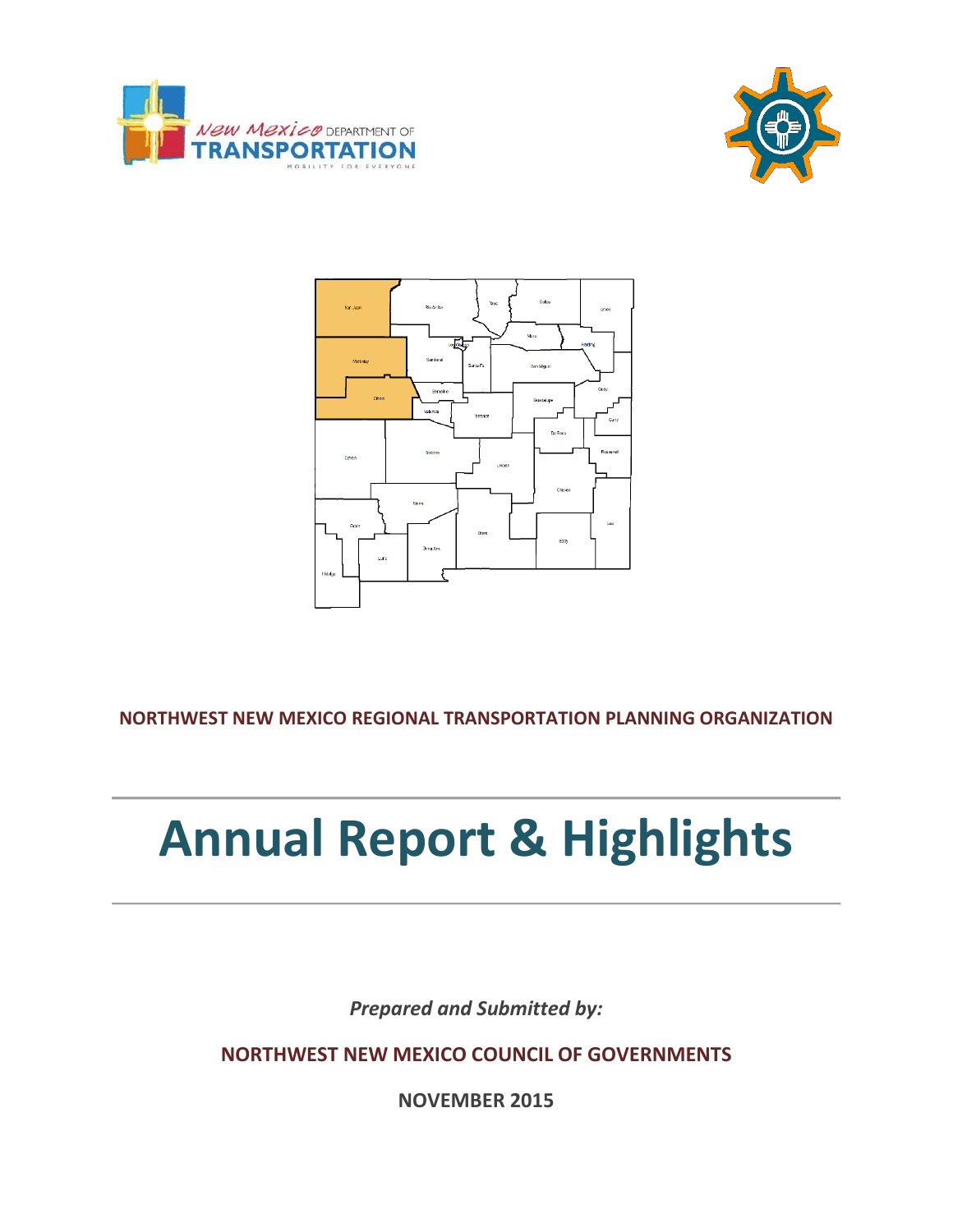### **2014 - 2015 NWRTPO HIGHLIGHTS**

- **PROGRAM MANAGEMENT** Completed all program requirements including annual work program, quarterly reports and invoices, and annual budget.
- **RTPO REVIEW** The NWRTPO prepared and completed successfully a NMDOT review and audit process.
- **COLLATERAL MATERIALS** Staff worked periodically throughout the year to update NWRTPO information on several websites, including the collective website for all RTPOs throughout the state, the NWNMCOG website, and the new NWRTPO information portal and calendar.
- **INFORMATION & TRAINING DISSEMINATION** RTPO members were informed on the many DOT Planning Department initiatives ongoing during this year between the statewide RTPOs, MPOs and NMDOT, including the NMTP update, Freight Plan, Rail Plan, TAP funding roll-out, RTPO Audit, Annual Work Program updates, and LTAP Project Management Training roll-out.
- **CONFERENCES** The Northwest COG sent the RTPO planner to several conferences throughout the year, including the New Mexico Infrastructure Finance Conference, New Mexico American Planning Association conference, and the Tribal/Local Public Agency Semi-Annual Training. These trainings allow COG staff to synthesize and provide information to member governments.
- **DATA & TECHNICAL SUPPORT** NMDOT is considering Northwest RTPO to pilot a traffic safety data collection project that would provide more accurate, reliable, and available traffic safety data that would be meet state and federal mandates.
- **TIGER APPLICATION SUPPORT** Staff provided support letters for TIGER 6 applications on behalf of the Pueblos of Acoma and Laguna, which resulted in an award for over \$1 million for the Pueblo of Laguna Village Trail System.
- **POLICIES & PROCEDURES MANUAL** Staff participated in collaborating with NMDOT in the update of a Policies and Procedures Manual which includes addressing the roles & relationships between the DOT, MPOs and RTPOs.
- **MAP-21 INPUT** Staff coordinated with other RTPOs throughout the state and facilitated discussion among member governments to determine best practices moving forward with MAP-21 regulations.
- **DOT PLANNING SUPPORT** Staff participated with DOT, MPO's and RTPO's statewide in the ongoing development of the NMTP update, Policies & Procedures Manual, Freight Plan, Rail Plan, Functional Classification update, and Annual Work Program updates.
- **TRANSPORTATION ALTERNATIVE & RECREATIONAL TRAILS PROGRAMS** NWRTPO was involved in assisting grantees in implement TAP and RTP projects.
- **PANORAMIC AND GIS SOFTWARE** With NMDOT support, the NWCOG continued to develop its use of Panoramic and ArcGIS software to help benefit member governments in understanding regional work priorities as well as to provide technical mapping assistance as needed.
- **STATEWIDE PLANS** The RTPO Committee approved and adopted the final plan on October 14, 2015. The Northwest New Mexico Council of Governments Board of Directors also passed a supporting resolution for the plan on August 26, 2015. The final plan is posted on the Northwest New Mexico Council of Government's website, under the RTPO Program site.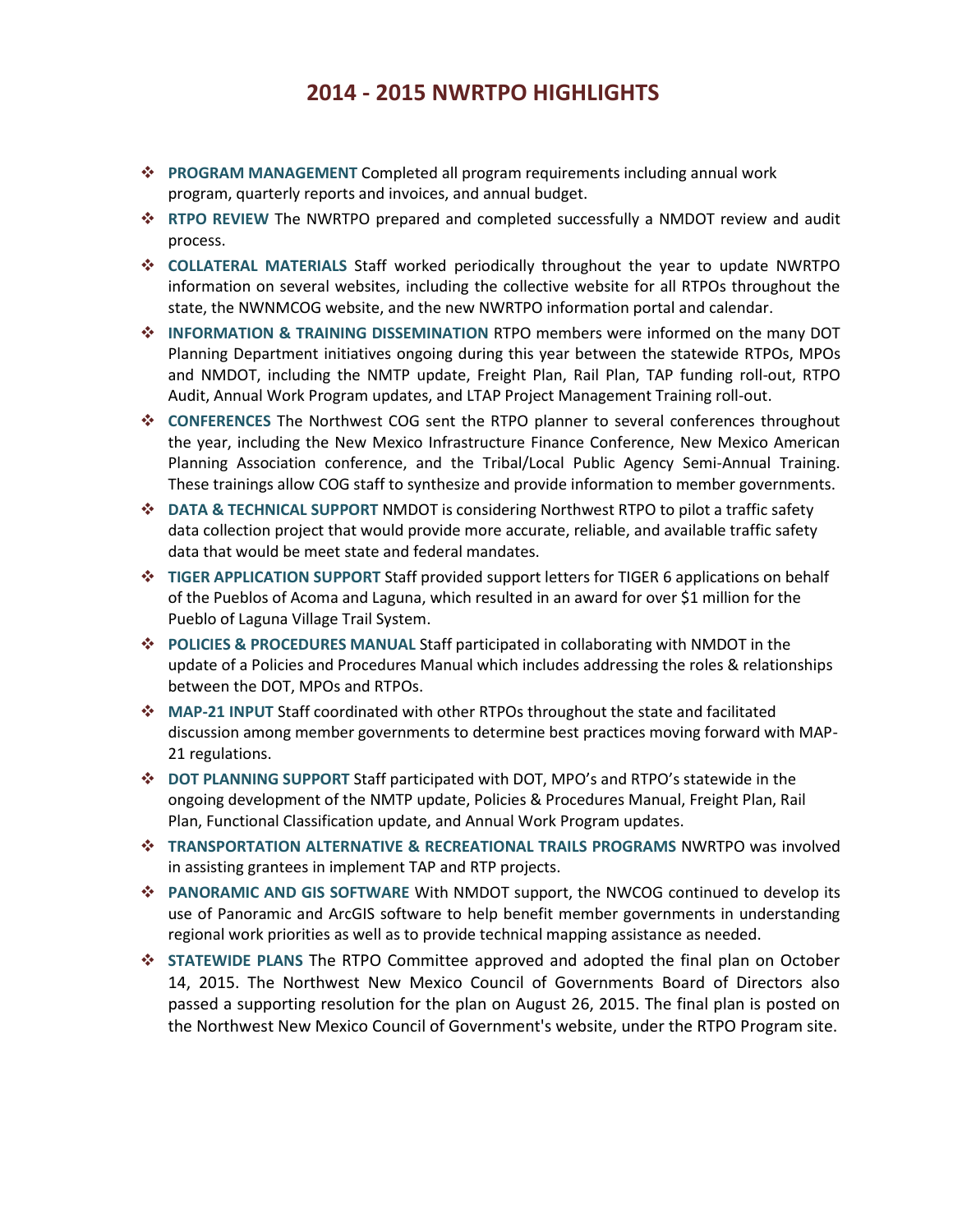#### **NWRTPO Northwest Regional Transportation Planning Organization**

In the past year, the RTPO continued its leadership work at the local, regional, state and national levels – pushing for administrative and policy reforms to protect and expand funding investments in rural and small town New Mexico. Our labors have begun to show fruit, even as federal and state budgets have continued to evaporate.

RTPO members include member cities and counties, as well as Native American tribal nations within the region, excluding the metropolitan planning area encompassed by Farmington, Aztec and Bloomfield in San Juan County, which is served by an MPO (Metropolitan Planning Organization) managed by the City of Farmington.



The Northwest RTPO Committee is chaired by Raymond Concho, Jr. from the Pueblo of Acoma.

**RTPO LEADERSHIP & GOVERNANCE** Under the new RTPO Bylaws, the governing group is considered a Joint Policy and Technical Committee, with members appointed by the respective RTPO entities. The group's primary oversight is for the annual preparation of the "Regional Transportation Improvement Plan Recommendations" (RTIPR), as well as review and recommendation of special projects, such as in public transit and transportation alternatives program. Policy issues are referred back to the local entities for review before votes are taken within the RTPO Committee process.

**STATEWIDE COORDINATION** The NWRTPO has coordinated and attended several statewide meetings this year for numerous reasons. In addition to attending the usual roundtable meetings held throughout the state each quarter, staff has also attended several MPO/RTPO coordinating committee meetings for the benefit of informing and gaining consensus on the statewide transportation planning effort. By presenting this information to the public at every opportunity – and acquiring feedback in return – the COG ensures that the priorities of the region will be well reflected in the planning process.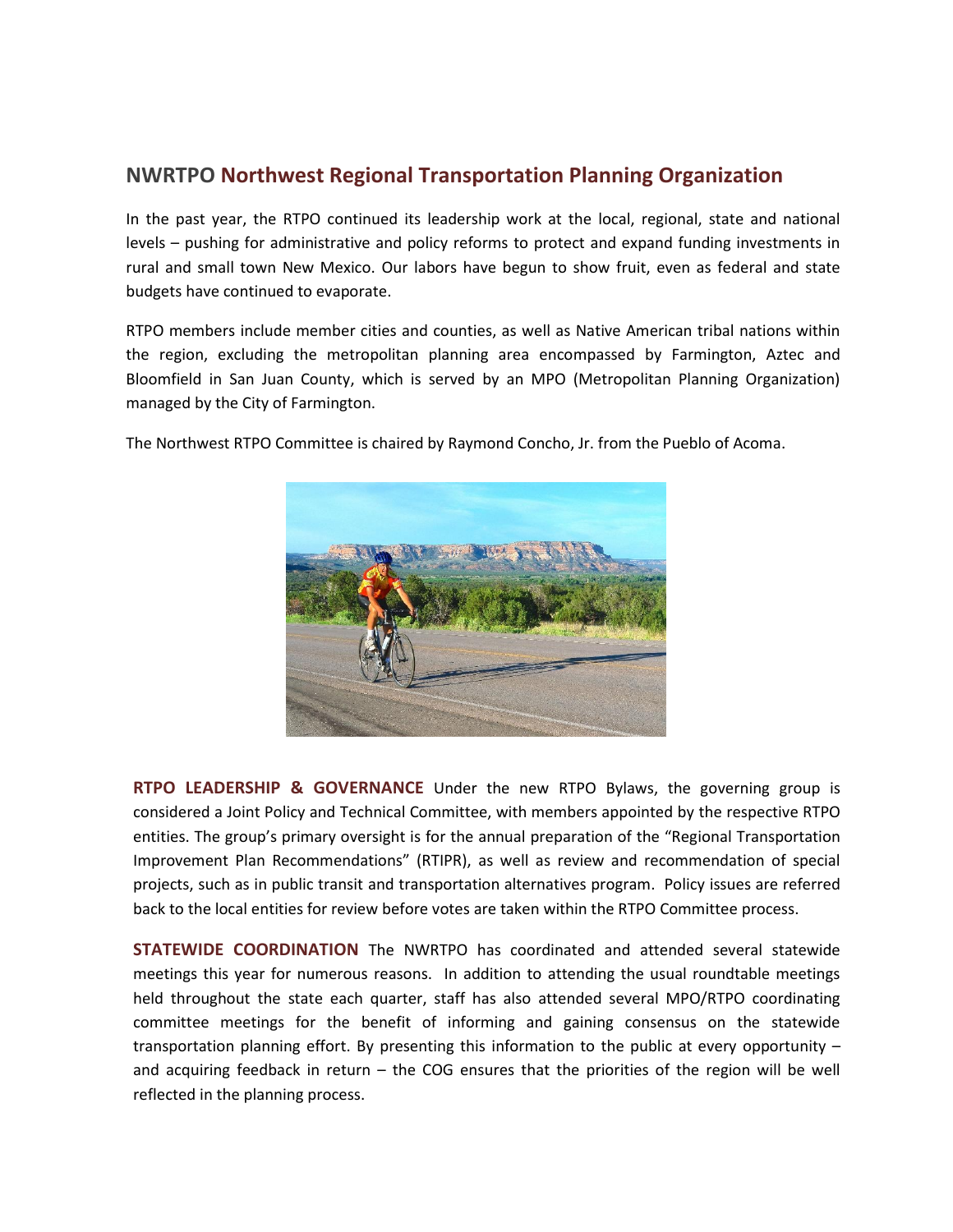In addition, the COG recently facilitated a meeting regarding local and tribal issues inherent to the changes of the signal and lighting agreements between the DOT and member governments throughout the region. Already, results of this communication are evident in the Pueblo of Acoma. As staff continues to communicate between the New Mexico Transportation Commission and its member governments, the COG demonstrates its unending dedication to provide real value to stakeholders.

The COG/NWRTPO continued consultations and processes for engaging several statewide programs and planning updates, including:

- $\triangleright$  New Mexico Transportation Plan
- $\triangleright$  Northwest New Mexico Regional Transportation Plan
- $\triangleright$  Zuni Mountain Trail Partnership Master Plan
- $\triangleright$  Freight & Rail Plan
- $\triangleright$  New Mexico Strategic Safety Highway Plan
- $\triangleright$  Policy & Procedures Manual and Public Involvement Plan
- $\triangleright$  Transportation Alternatives Program (TAP), as identified in MAP-21
- $\triangleright$  Functional Classification plan update, per FHWA guidelines.

#### **Northwest New Mexico Regional Transportation Plan**

The development of a long-range transportation plan provides an opportunity for elected officials, organizations, and individual citizens to determine how the transportation system in their area should be structured to better serve future needs effectively and efficiently. The Regional Transportation Plan (RTP) for Northwest New Mexico is an integral part of the New Mexico Transportation Plan, a federal requirement for the New Mexico Department of Transportation (NMDOT). The purpose of the RTP is to apply the State's vision, goals, objectives and strategies at the regional level. Under federal law, long-range transportation plans must look ahead at least 20 years, although the State of New Mexico chose to look ahead 25 years for its transportation planning. The Northwest New Mexico RTP provides a framework for thinking about the region's transportation system over the period of 2016 to 2040.

The Northwest RTP was developed in coordination with the New Mexico Transportation Plan project team, the Northwest Regional Transportation Planning Organization (RTPO), and NMDOT liaisons. Throughout the planning process, RTPO planners worked to engage the public through a variety of methods including public hearings, public meetings, conferences, and comment periods. The Northwest RTPO participated in a total of 10 events, which included upwards of 250 people.

The plan was developed at the regional level with the establishment of Regional Working Groups (RWG), which helped guide the development of the plan. Our region was composed of 67 RWG members representing a very diverse group of stakeholders. The plan was developed in four major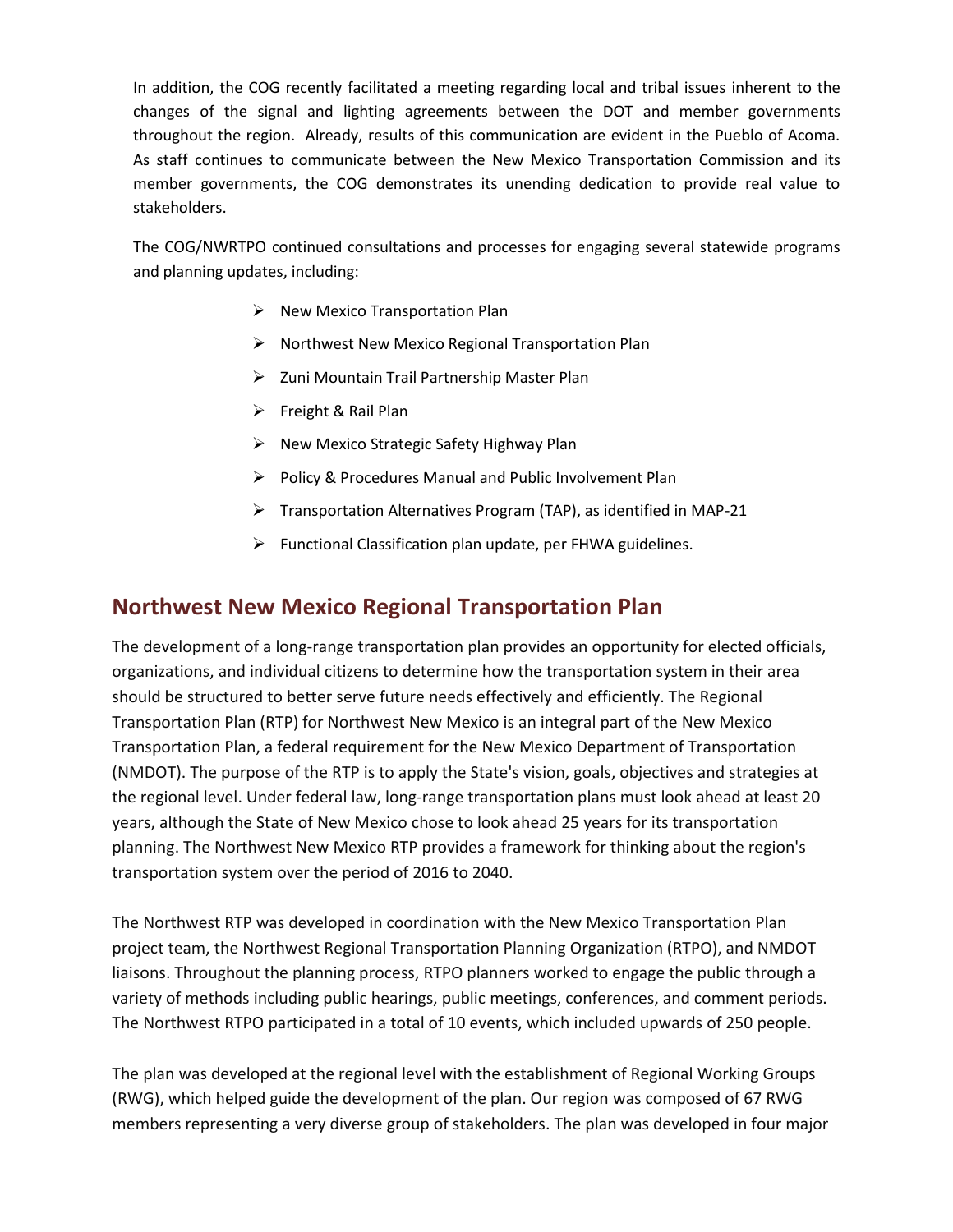planning phases: Phase 1, Existing Conditions; Phase 2, Strategic Direction; Phase 3, Resource Allocation; and Phase 4, Implementation. The RWG's met consistently at each phase to provide key input into the plan. They identified regional challenges, opportunities, and developed regional actions. The plan primarily serves to provide a visionary, transparent, predictable, performancebased, and strategic framework to guide decision-making at all levels within the New Mexico Department of Transportation and by New Mexico's RTPO's.

The State of New Mexico provided a template with an articulated vision statement, along with five established goal statements. The Northwest RTP is directly consistent with these five goals and the plan fits within the parameters outlined by the State of New Mexico. Our strategy for each goal was also consistent with the State, but we also included local strategies to address local issues along with actions items assigned to NMDOT, Northwest RTPO, Local and Tribal communities. The State also provided performance measures, which were based on federal guidelines, to help ensure compliance. Our performance measures remained consistent with those provided by the State.

The first draft of the Northwest RTP was posted in early July for a 30-day public review and comments period. All public comments submitted during this period were collected, organized, and presented to the Northwest RTPO Committee on August 12 for review. The RTPO Committee approved and adopted the final plan on October 14, 2015. The Northwest New Mexico Council of Governments Board of Directors also passed a supporting resolution for the plan on August 26, 2015. The final plan is posted on the Northwest New Mexico Council of Government's website, under the

RTPO Program site.

## **Allison Corridor**

On Tuesday, June 23, 2015 was a long-awaited day for the City of Gallup. On that day, Governor Susana Martinez and her Transportation Secretary Tom Church joined Mayor Jackie McKinney and other local dignitaries, staff and citizens in a groundbreaking ceremony for the Allison Road Bridge replacement project.

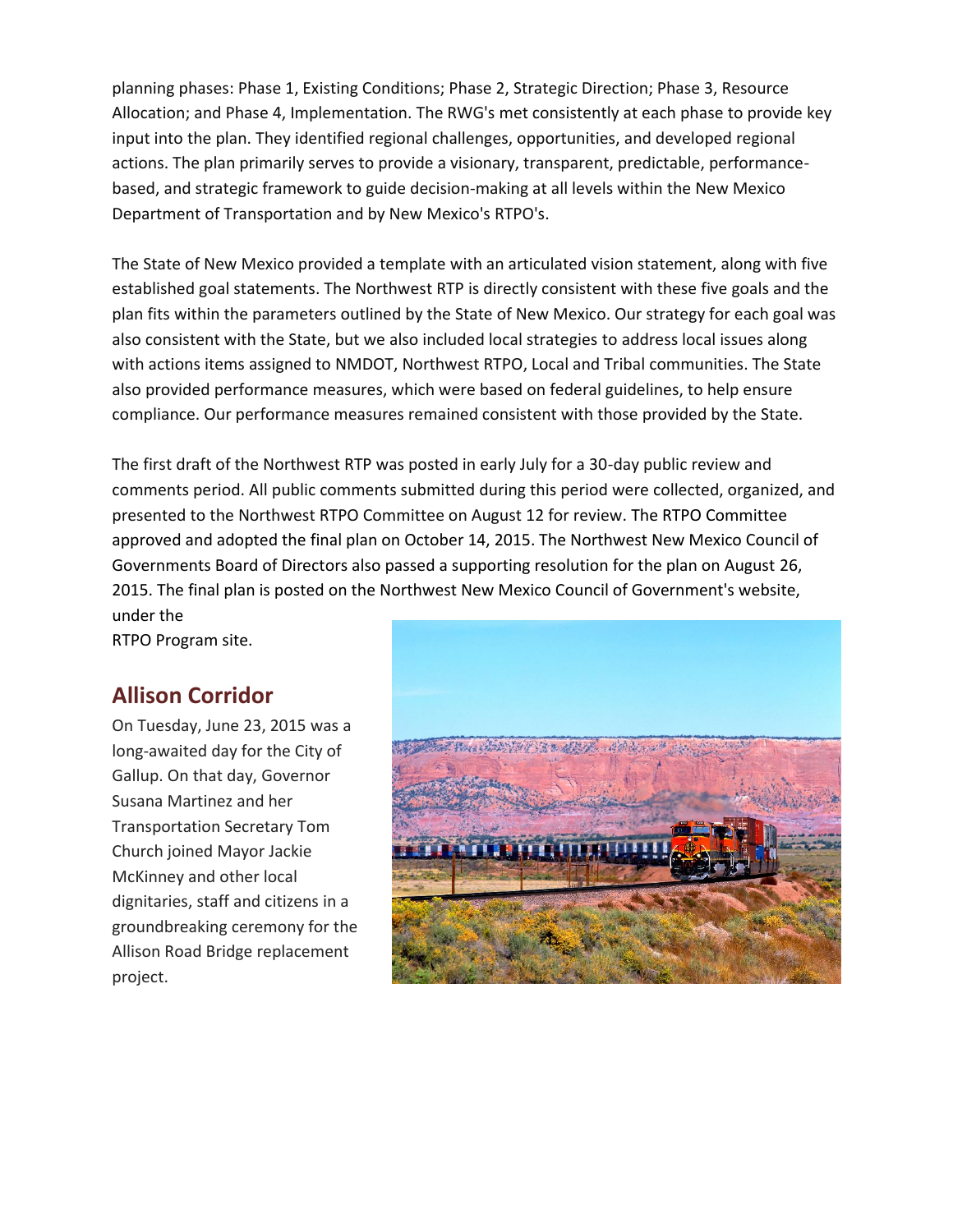In early June, with the support of the Governor, the Allison Bridge Project was allocated \$4.5 million from the capital outlay bill passed during the Special Session of the State Legislature. The funds will be used to replace and realign Allison Road Bridge. The new alignment will straighten the road, while providing continued access to the City/County Warehouse without disturbing their use. Completion of the Bridge will then allow the bigger Allison Road Corridor project to move up the list on the Regional and State Transportation Improvement Program, where it will be eligible for Federal funding. The Corridor project will include several phases:



- 1) Straightening-out Allison Road and making safer and accessible to commercial traffic;
- 2) Tying Allison Road into the road system around Walmart to US 491, not as a byway, but to provide relief on Munoz Overpass and US491 for shoppers and local users;
- 3) A new I-40 exit and frontage road will then be created on both sides of the highway to make land that has been locked from development – open for business.



The Gallup City Council accepted the \$185,719 proposal by Albuquerque engineering firm Bohannan Huston, Inc. (BHI) to update already-existing 2013 engineering plans, specifications, and estimates. The proposal from BHI includes necessities like: advancement of 2013 plans from 90% to 100% "final final" design, bridge rating calculations and coordination with NMDOT, and right-ofway maps.

In the 2013 plans BHI included existing

conditions needing to be fixed, such as: the structurally and functionally obsolete design of the Allison Bridge over Rio Puerco; sight distance issues; and congestion within the Munoz Interchange. Funding for the updates will come from a 2013 legislative grant that the project received for \$150,000 and from Public Works/City Engineering's professional services account.

The purpose of proposed Allison Road Corridor improvements is to mitigate existing geometric, physical, and operational deficiencies; improve safety; and provide system connectivity to the existing NMDOT and City of Gallup transportation network in a manner that is compatible with long range local and regional planning goals to facilitate economic growth.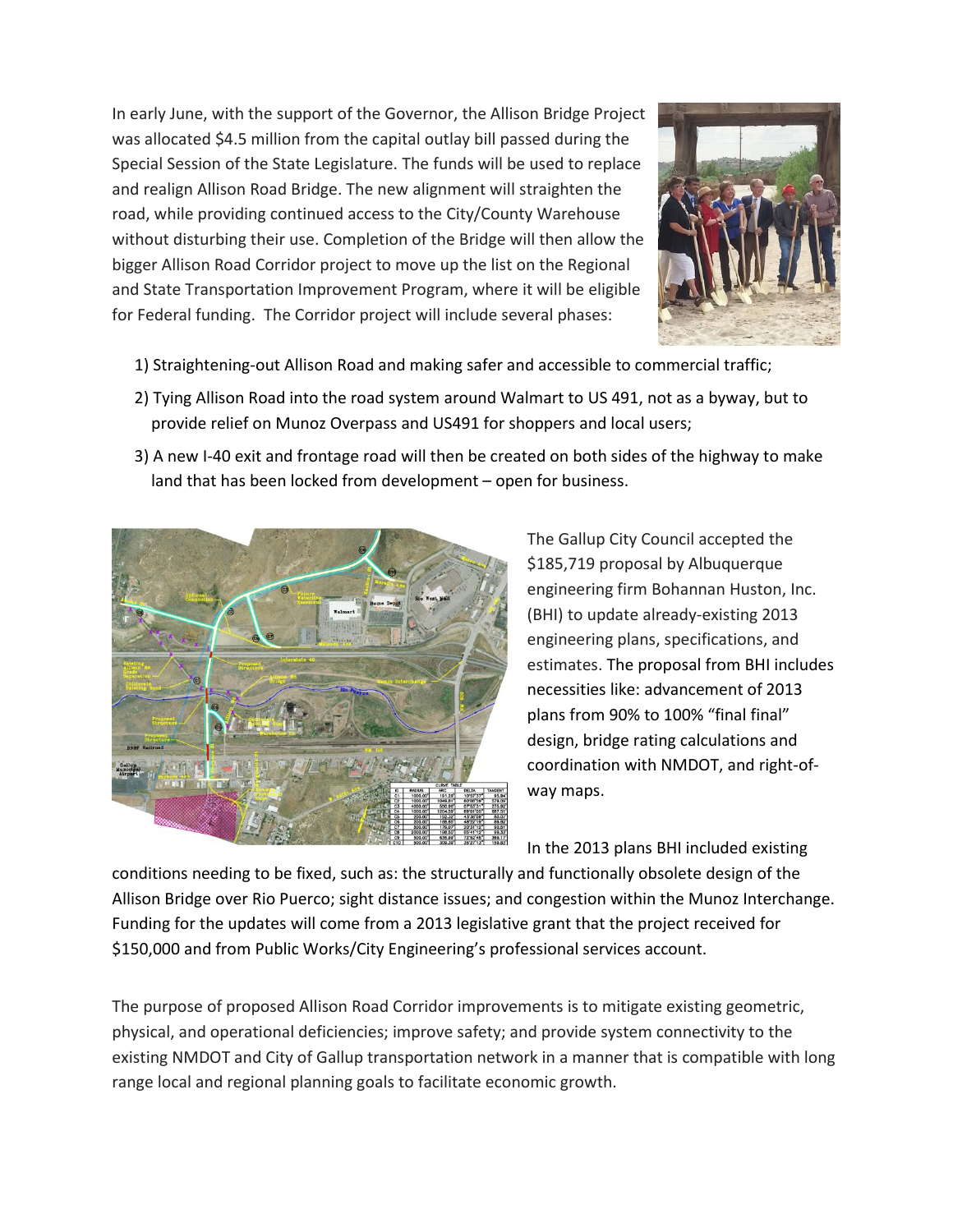Once the bridge is complete, this moves the Allison Road Corridor project priority up in the RTIPR and thus the STIP – which makes it like the only project in our region that will receive Federal funding.

## **4CITE Four Corners Intermodal Transloading Equinox**

With construction underway on completing the four-laning of US 491 and the recent funding of \$4.5 million for the Allison Bridge & Road Corridor project, the plans invested in developing efficient networks of multi-modal transportation infrastructure that would support heavy, local, transporting economic opportunities are coming to fruition. Earlier this year, the Northwest New Mexico Regional Transportation Planning Organization (NWRTPO) received funding from the New Mexico Department of Transportation to plan for a "Four Corners Intermodal Transloading Equinox" (4CITE).

The region's strategic location, transportation infrastructure, and energy resources have led to plans for rural transloading outposts along BNSF's transcontinental rail ("transcon") corridor. The Northwest New Mexico region communities is geographically located in equal proximity to the ports in Long Beach and the Global Logistics Hub in Alliance, TX and in Chicago. The 4CITE Initiative is a combination of planned freight-related and rail-related infrastructure, along with industrial developments that interconnect with the Four Corners energy and agricultural clusters and the BNSF TransCon Line.

With the promising potential of viable economic opportunities that 4CITE will bring to our region, there is also a need for a balanced approach to development that will help expand business activities in balance with smart-growth principles. The need to conduct a comprehensive assessment will provide high-quality planning for the purposes of preparing vital infrastructure that will support a first-class multi-modal network serving an emerging economic boom in Northwest New Mexico.

In May, the NWRTPO issued a Request for Proposals from qualified firms regarding the development of a master plan, and consultant selection proceeded. The 4CITE Master Plan will be a multi-site comprehensive approach to coordinate the planning and delivery of projects that would improve access to the Gallup Industrial Park with rail service, the Navajo Inland Port, and transportation infrastructure serving sites throughout our region. The contract was finalized with Wilson & Company, Bohannan Huston, and with Souder, Miller and Associates in October 2015.

Although there are numerous deliverables the NWRTPO would like to achieve in the process, some of the highlighted primary objectives of this project are to:

- Provide an understanding of the 4CITE study area and transportation planning issues in the multi-jurisdictional "checkerboard" lands;
- Assist in the gathering of land use, environmental, population, and socio-economic data as a component for transportation and site development planning;
- Assist with the forecast of future conditions, evaluate impacts of growth, and identify future transportation system improvement needs within the 4CITE study area;